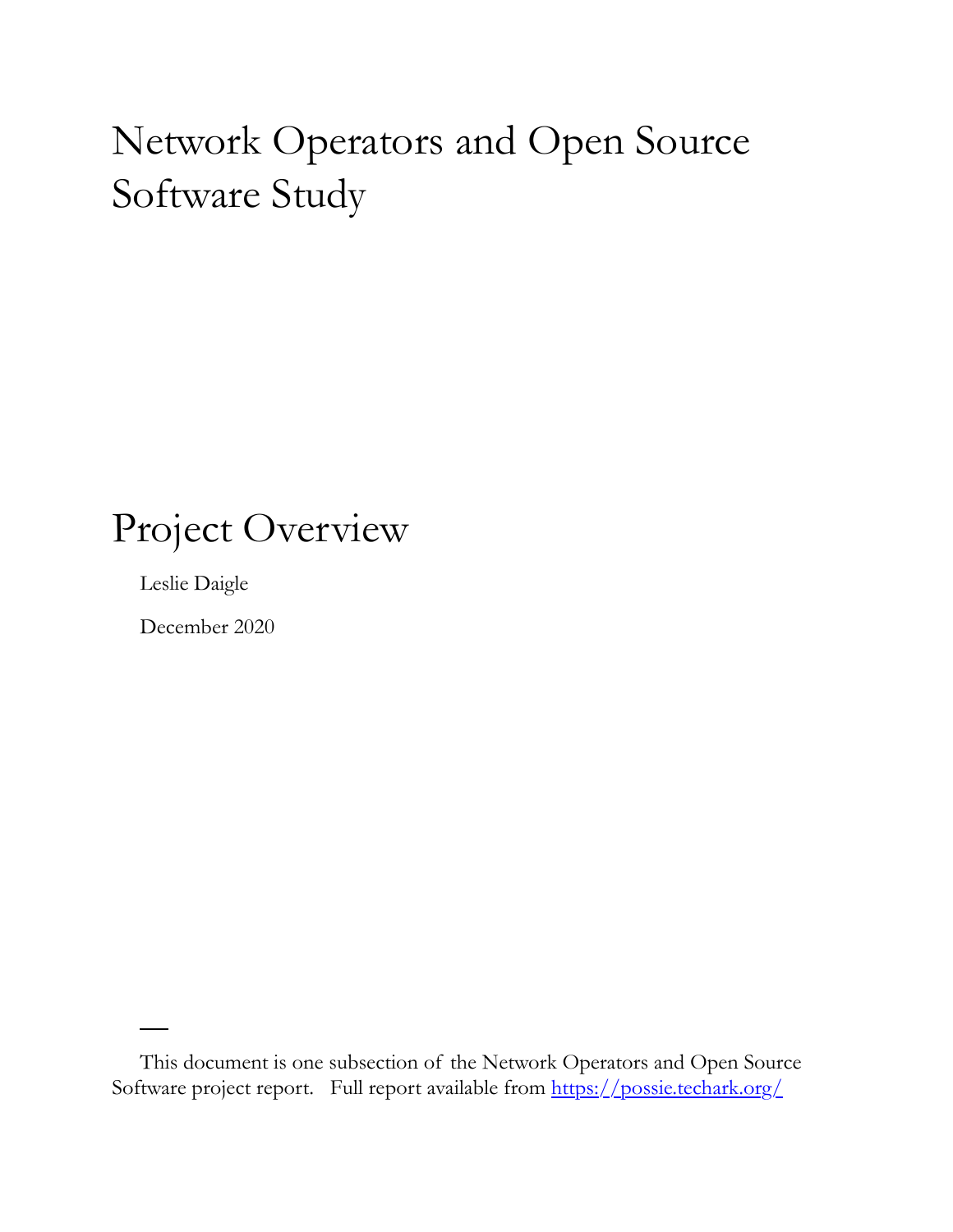# Network Operators and Open Source Software

Go to any network operator group meeting, and you'll be met by a pre-meeting hackathon, encouraging participants to engage in open source software (OSS) development of some description. The sense is that OSS is important to network operators. There's also an accepted truth that network operators are not as engaged with OSS as they might, or ought to, be.

In 2019, a project was established to explore this apparent contradiction. One set of goals of the project was to better understand who is using, contributing to, and supporting OSS, and why. Another set was to better understand who is *not* doing some or all of the above. What are the sources of friction that can be addressed to improve engagement with OSS? What are the things that are immediate attractors, or outright buzzkills?

The project started with a hypothesis that some organized efforts at collaborative development of OSS could lead to useful things for network operators. That basic hypothesis left a lot of scope for the kinds of problems that might be solved through such OSS development (tooling? Reference implementations? Etc), and what "collaborative" might mean. It also didn't square up well with the fact that network operators seem reluctant in contributing to open source development projects. Was that from a lack of interest in OSS tools? Or something else?

The purpose of this project was to carry out two pieces of critical research as groundwork for creating a viable "platform for open source software for Internet evolution" (POSSIE). The two critical pieces of research are:

- 1. A pilot open source project, developed collaboratively, to demonstrate interest in such activities and governance methods
- 2. An industry survey to raise awareness in the project and capture objective measures of interest in different possible models for scoping POSSIE's work, and ensuring any resulting software was useful in industry.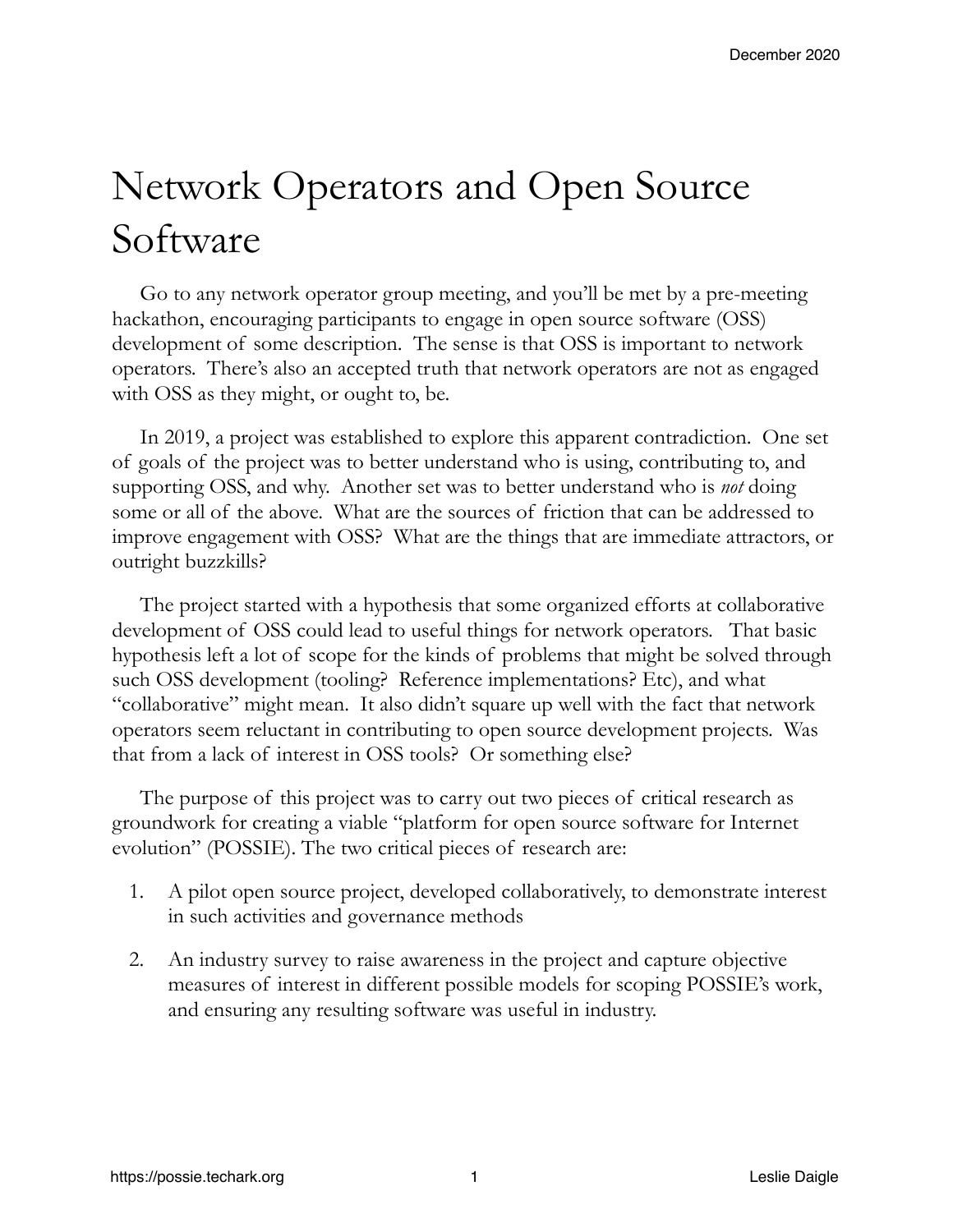### **Pilot project**

As a first step in developing the governance framework for POSSIE, a pilot project was proposed. The specific proposed project was to work with network operators to develop a router configuration validator tool for the Internet Society's "Mutually Agreed Norms for Routing Security" (MANRS) initiative. Specific project steps are outlined in the project report, and largely cover managing the processes of developing the OSS problem statement, finding participants, and facilitating development and review, through open and transparent processes.

As the report indicates, the project saw some lumpy progress forward, but it fell apart because the people with the focus and interest to do the work didn't have the cycles. In looking to find new project drivers, it became a battle of choice of favourite tools. While a broad range of network operator participants would show up for calls to talk about the project and requirements, they didn't have cycles, or necessarily the skills, to do the actual OSS work. This is backed up by the survey results.

### **Industry survey**

This project undertook a survey of network operators to gather information about:

- Scoping is the primary interest in reference implementations for new and existing open standards? Horizontal implementation of networking suites to facilitate new development (e.g., IoT, white box routing)? Opportunistic development of specific network management and monitoring tools?
- Role should the platform provide more than a basic development environment, in terms of additional awareness-raising efforts, incubation of projects and/or network code developers?
- Support and uptake what are the primary factors in ensuring uptake of the resulting software? (E.g., involvement in development, having paid support plans available, etc).

The survey took the form of two questionnaires: one offered for individual contributors to OSS, and the other for decision makers within companies that do (or do not) use, contribute, or support OSS.

The survey project saw much more response than even hoped for — 48 total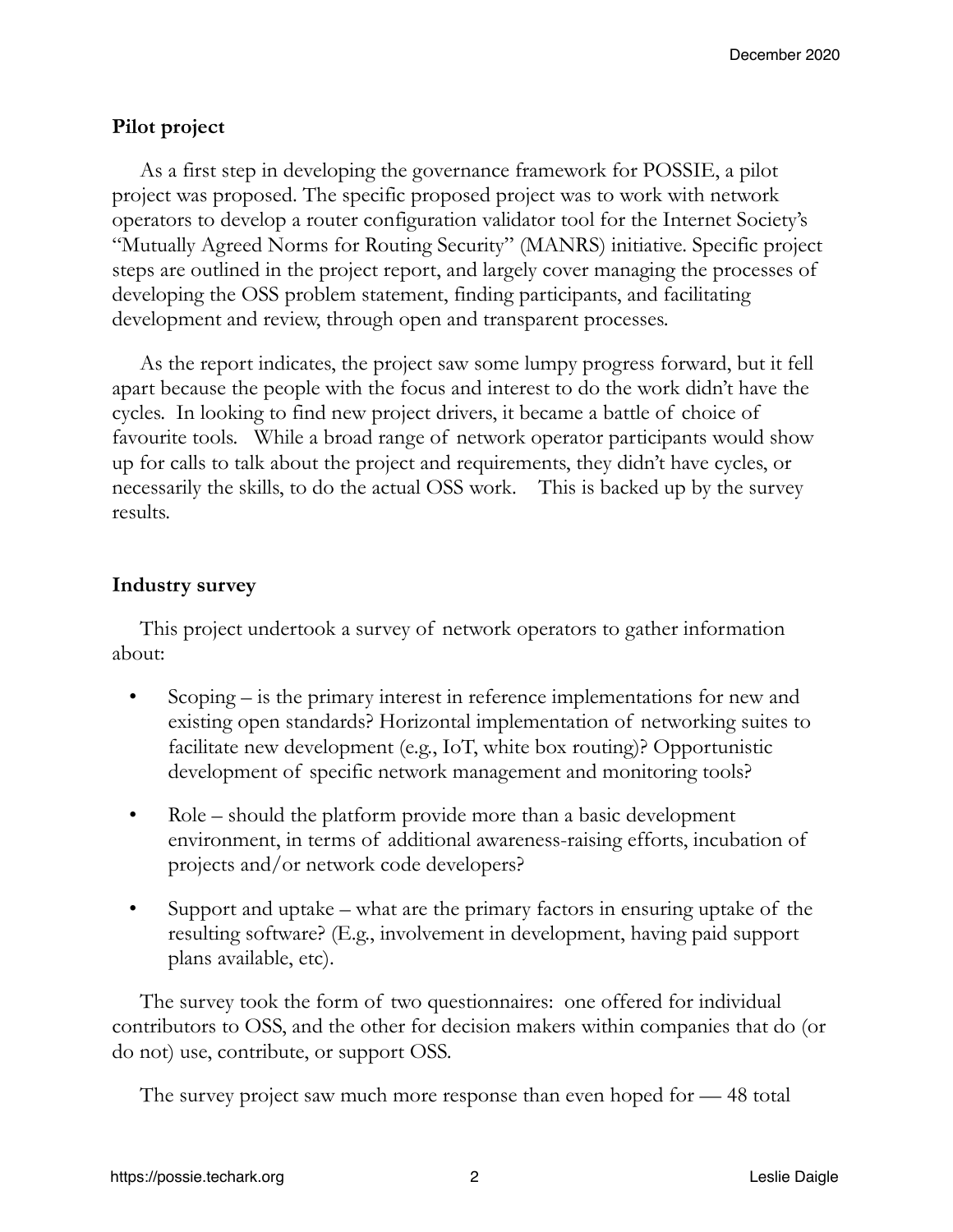responses in the 6 weeks the survey ran. As outlined in the report, the responses provide some clarity on the contradicting views about network operators and OSS *e.g.,* the biggest impediments are lack of cycles and/or skills; clarity on what both individual contributors and decision makers actually want from OSS.

Overall, project results suggest the following for any OSS project to be successful in attracting network operators to use and contribute to it:

- Projects need to have an open governance structure
- They must be supported with good documentation
- Continued support (freshness of development) is important
- It's not reasonable to require coding resources uniquely from network operators
- In order to see engagement from network operators, the OSS project should address an operational problem faced by the operators.

These are all points that could be addressed in any eventual "Platform for Open Source Software for Internet Evolution".

*Full report available at<https://possie.techark.org>*

Leslie Daigle

December 2020